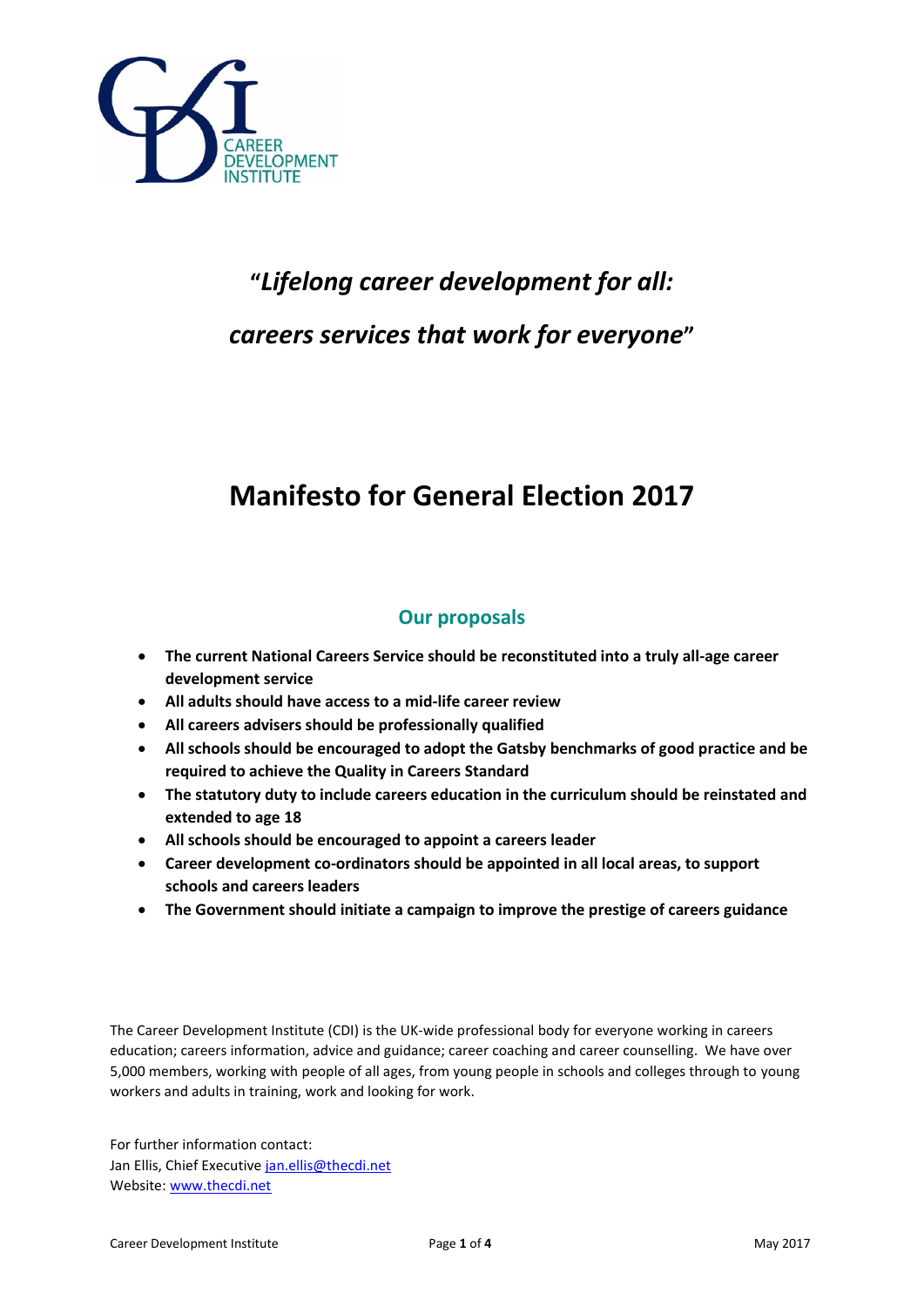#### **Lifelong career development support**

This General Election is taking place at a time of great uncertainty nationally. Whatever form Brexit takes, it is likely to bring both opportunities and challenges. For the UK to remain competitive and for the economy to grow in a global market, the nation will need to be more self-sufficient in developing the skills of its workforce. This will start in schools and colleges, by building a technical and vocational education system equal to the standing of our academic pathways. It will continue by developing a strong provision of lifelong learning, including strengthened adult education and workplace training. Throughout we will need to ensure a good match between the skills that individuals develop and the demands of the labour market. For the health of the nation and the well-being of its citizens, we will need to enable everyone to be well informed and have fulfilling and successful careers.

We know that individuals are likely to have ten or more jobs, and at least one change of occupation, in their working lives. They will face a fast-changing labour market and may experience periods of unemployment or under-employment. Individuals will need to update their knowledge and skills on a regular basis: lifelong learning will become the norm for all. Career development support will need to be available throughout their lives. Good quality careers education, advice and guidance must be provided while young people are in full-time education, to help them with their choice of routes within school and college, and to help prepare them for further choices and transitions once they leave education and training. But guidance must also continue to be accessible throughout their adult, working lives. Careers in the  $21<sup>st</sup>$  century require lifelong support.

This manifesto sets out our proposals for career development support services in England. The UK election determines careers policy only in England: policy on careers guidance in other parts of the UK has been transferred to the devolved administrations.

#### **The current provision of career development support**

Career development support services in England are no longer fit for purpose. The introduction of the National Careers Service in 2012 represents a missed opportunity to establish in England a truly all-age careers guidance service. The service does not work for everyone. It does not provide faceto-face guidance to young people and it is not adequately resourced to reach all the adults who could use its services. The current outcome funding measures focus on limited short-term goals, rather than longer term career development.

The national careers and Connexions services, locally-delivered, that existed for young people for almost 40 years have been dismantled and responsibility for securing access to careers guidance for pupils has been devolved to individual schools, with no additional funding, resulting in patchy provision. The Careers & Enterprise Company helps schools and colleges to connect with business but, as the Company's own research shows, encounters with employers are not enough: young people also need access to careers education and to careers guidance.

The outgoing Government acknowledged the weakness of the current provision by promising to publish a comprehensive strategy for careers later this year.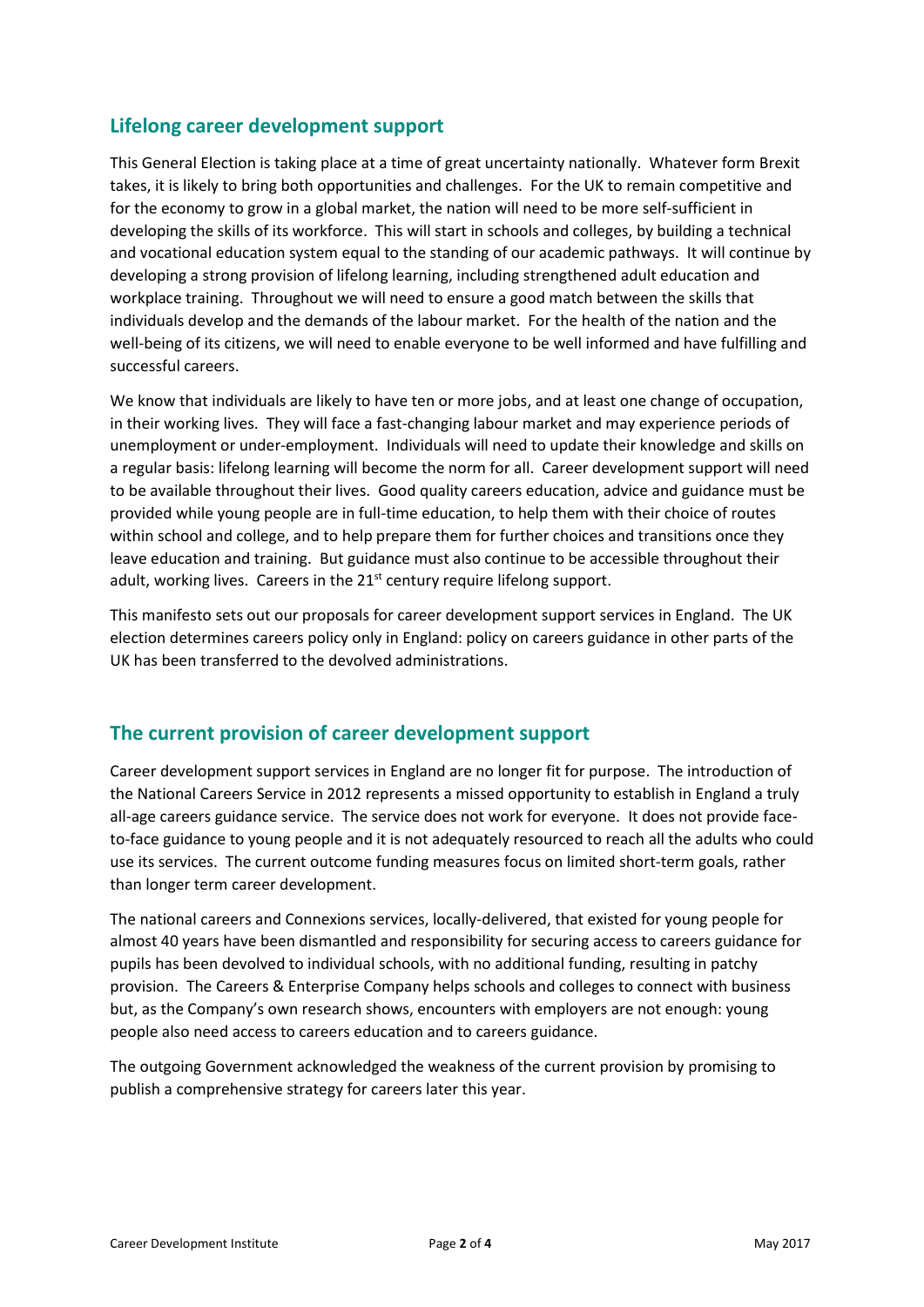### **Our guiding principles**

- Career development services should be available to all citizens throughout life: they must work for everyone.
- It is Government's role to promote the benefits of investing in career development, to incentivise individuals, education and training providers and employers to invest in career support and to provide support when such services would not otherwise be accessible to individuals.
- Career development services should be provided by professionally qualified careers practitioners.
- Robust quality assurance frameworks are needed to hold all strands of provision to account.

#### **Our proposals**

**1. The current National Careers Service should be reconstituted into a truly all-age, lifelong career development service that offers support to people of all ages: young people in schools and colleges, young adults who have left education and adults, both in employment and looking for work. This will both facilitate economic growth and promote social mobility.**

The service should set out a clear framework of support that must be accessible to everyone, not just those in certain targeted groups, and implemented at a local level. It should be publicly funded and monitored regularly against identified accountability measures. The service should be located in places that are easily accessible to clients of all ages.

**2. We endorse the recommendation, in John Cridland's review of the state pension age and the research undertaken by the Learning and Work Institute, that all adults should have access to a mid-life career review.**

Such a review would help people plan their later working lives. They will be working for more years and will need help if they are to successfully navigate a changing labour market and increasing automation.

**3. To ensure the quality of support provided, those providing careers information and advice should be qualified to Level 4, and those providing careers guidance should be professionally qualified to a minimum of Level 6.**

As part of a wider strategy to build the capacity of the service, the Government should establish a bursary scheme to incentivise the training of staff and the upskilling of existing Level 4 practitioners. We also support the CIPD's recommendation that the current apprenticeship levy should be broadened to a more flexible training levy, enabling more individuals and employers to benefit from it.

**4. To ensure that young people receive the high quality support they deserve, all schools and colleges should be encouraged to adopt the Gatsby benchmarks of good practice and be required to achieve the Quality in Careers Standard.**

Schools and colleges should be supported and incentivised to work towards the benchmarks with development funding, conditional upon committing to, and then achieving, the quality standard or re-accreditation.